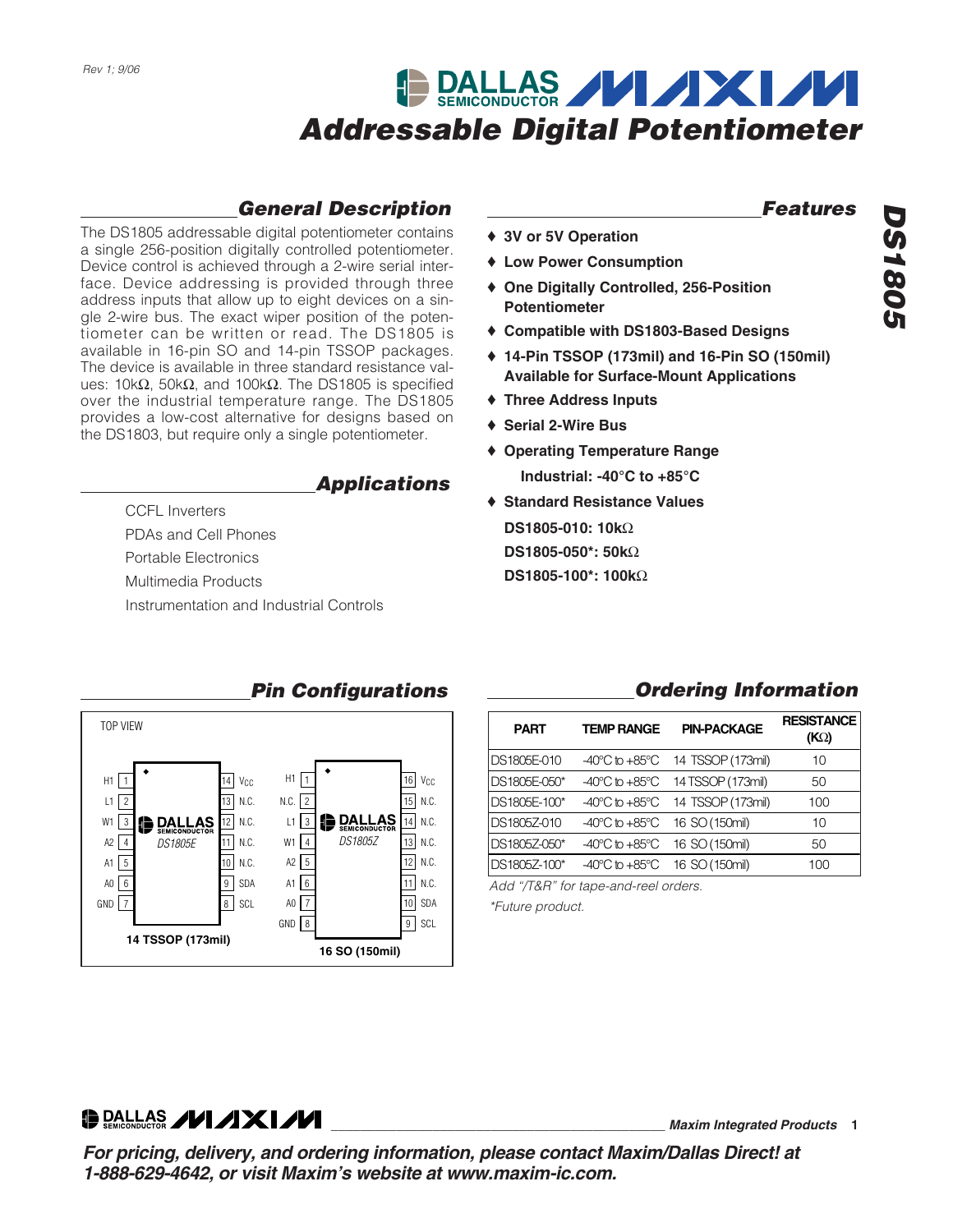### **ABSOLUTE MAXIMUM RATINGS**

Voltage on Any Pin Relative to Ground .................-0.5V to +6.0V Operating Temperature Range ...........................-40°C to +85°C Storage Temperature Range .............................-55°C to +125°C Soldering Temperature............................................See IPC/JEDEC

J-STD-020A Specification

*Stresses beyond those listed under "Absolute Maximum Ratings" may cause permanent damage to the device. These are stress ratings only, and functional operation of the device at these or any other conditions beyond those indicated in the operational sections of the specifications is not implied. Exposure to absolute maximum rating conditions for extended periods may affect device reliability.*

### **RECOMMENDED DC OPERATING CONDITIONS**

 $(T_A = -40\degree C$  to  $+85\degree C$ )

| <b>PARAMETER</b> | <b>SYMBOL</b> | <b>CONDITIONS</b> | MIN      | <b>TYP</b> | <b>MAX</b>        | UNITS |
|------------------|---------------|-------------------|----------|------------|-------------------|-------|
| Supply Voltage   | Vcc           | (Note 1)          | <u>.</u> |            | 5.5               |       |
| Resistor Inputs  | H, W          | (Note 1)          | $-0.3$   |            | $V_{CC}$ +<br>0.3 |       |

### **DC ELECTRICAL CHARACTERISTICS**

 $(V_{CC} = 2.7V$  to 5.5V,  $T_A = -40^{\circ}C$  to  $+85^{\circ}C$ .)

| <b>PARAMETER</b>                                                     | <b>SYMBOL</b>    | <b>CONDITIONS</b>      | <b>MIN</b>   | <b>TYP</b> | <b>MAX</b>        | <b>UNITS</b> |
|----------------------------------------------------------------------|------------------|------------------------|--------------|------------|-------------------|--------------|
| <b>Supply Current Active</b>                                         | <b>I</b> CC      | (Note 2)               |              |            | 200               | μA           |
| Input Leakage                                                        | ÌЩ               |                        | $-1$         |            | $+1$              | μA           |
| Wiper Resistance                                                     | Rw               |                        |              | 400        | 1000              | Ω            |
| <b>Wiper Current</b>                                                 | Iw               |                        |              |            | 1                 | mA           |
| Input Logic 1                                                        | V <sub>IH</sub>  |                        | $0.7$ V $CC$ |            | $V_{CC}$ +<br>0.3 | $\vee$       |
| Input Logic 0                                                        | $V_{IL}$         |                        | GND-<br>0.3  |            | $0.3$ V $CC$      | $\vee$       |
| Input Logic Levels A0, A1, A2                                        |                  | Input logic 1          | $0.7$ V $CC$ |            | $V_{CC}$ +<br>0.3 | $\vee$       |
| (Note 3)                                                             |                  | Input logic 0          | GND-<br>0.3  |            | $0.25$ V $CC$     |              |
| Input Current each I/O Pin<br>(Note 4)                               |                  | $0.4V < VI/O < 0.9VCC$ | $-10$        |            | $+10$             | μA           |
| <b>Standby Current</b>                                               | <b>ISTBY</b>     | (Note 5)               |              | 20         | 40                | μA           |
| Low-Level Output Voltage                                             | VOL1             | 3mA sink current       | $\mathbf{0}$ |            | 0.4               | V            |
|                                                                      | V <sub>OL2</sub> | 6mA sink current       | $\mathbf{O}$ |            | 0.6               | $\vee$       |
| I/O Capacitance                                                      | C <sub>I/O</sub> |                        |              |            | 10                | pF           |
| Pulse Width of Spikes that Must<br>be Suppressed by the Input Filter | tsp              | Fast mode              | $\mathbf 0$  |            | 50                | ns           |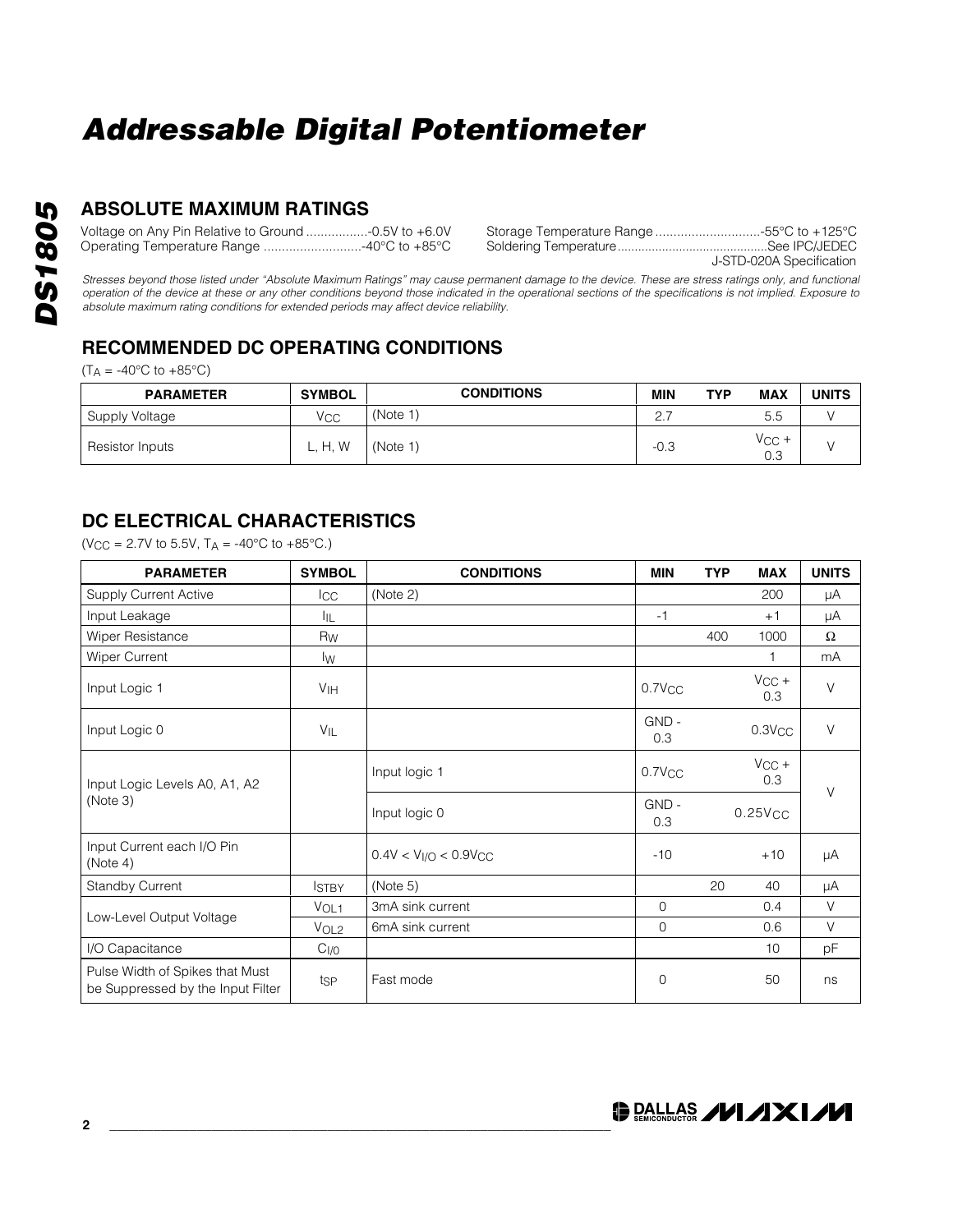### **ANALOG RESISTOR CHARACTERISTICS**

 $(V_{CC} = 2.7V \text{ to } 5.5V, T_A = -40\degree C \text{ to } +85\degree C)$ 

| <b>PARAMETER</b>                    | <b>SYMBOL</b>  | <b>CONDITIONS</b> | <b>MIN</b> | <b>TYP</b> | <b>MAX</b> | <b>UNITS</b> |
|-------------------------------------|----------------|-------------------|------------|------------|------------|--------------|
| End-to-End Resistor Tolerance       |                | (Note 6)          | $-20$      |            | $+20$      | $\%$         |
| Absolute Linearity                  |                | (Note 7)          | $-0.75$    |            | $+0.75$    | LSB          |
| Relative Linearity                  |                | (Note 8)          | $-0.3$     |            | $+0.3$     | LSB          |
| -3dB Cutoff Frequency               | <b>TCUTOFF</b> | (Note 9)          |            |            |            | Hz           |
| Ratiometric Temperature Coefficient |                |                   |            | 8          |            | ppm/°C       |
| End-to-End Temperature Coefficient  |                |                   |            | 550        |            | ppm/°C       |
| Capacitance                         | Сı             |                   |            |            | 5          | pF           |

### **AC ELECTRICAL CHARACTERISTICS**

(V<sub>CC</sub> = 2.7V to 5.5V,  $T_A$  = -40°C to +85°C)

| <b>PARAMETER</b>                               | <b>SYMBOL</b>       | <b>CONDITIONS</b> | <b>MIN</b>    | <b>TYP</b> | <b>MAX</b> | <b>UNITS</b> |  |
|------------------------------------------------|---------------------|-------------------|---------------|------------|------------|--------------|--|
|                                                | f <sub>SCL</sub>    | Fast mode         | $\Omega$      |            | 400        | <b>kHz</b>   |  |
| SCL Clock Frequency (Note 10)                  |                     | Standard mode     | $\Omega$      |            | 100        |              |  |
| Bus Free Time Between STOP                     |                     | Fast mode         | 1.3           |            |            | $\mu s$      |  |
| and START Condition (Note 10)                  | <b>t</b> BUF        | Standard mode     | 4.7           |            |            |              |  |
| Hold Time (Repeated) START                     |                     | Fast mode         | 0.6           |            |            | $\mu s$      |  |
| Condition (Notes 10, 11)                       | t <sub>HD:STA</sub> | Standard mode     | 4.0           |            |            |              |  |
| Low Period of SCL Clock                        |                     | Fast mode         | 1.3           |            |            | $\mu s$      |  |
| (Note 10)                                      | t <sub>LOW</sub>    | Standard mode     | 4.7           |            |            |              |  |
| High Period of SCL Clock                       |                     | Fast mode         | 0.6           |            |            |              |  |
| (Note 10)                                      | <b>THIGH</b>        | Standard mode     | 4.0           |            |            | $\mu s$      |  |
| Data Hold Time                                 |                     | Fast mode         | $\Omega$      |            | 0.9        | $\mu s$      |  |
| (Notes 10, 12, 13)                             | thd:DAT             | Standard mode     | $\Omega$      |            | 0.9        |              |  |
| Data Setup Time                                |                     | Fast mode         | 100           |            |            |              |  |
| (Note 10)                                      | tsu:DAT             | Standard mode     | 250           |            |            | ns           |  |
| Rise Time of Both SDA and SCL                  |                     | Fast mode         | $20 + 0.1C_B$ |            | 300        |              |  |
| Signals (Notes 10, 14)                         | t <sub>R</sub>      | Standard mode     | $20 + 0.1C_B$ |            | 1000       | ns           |  |
| Fall Time of Both SDA and SCL                  |                     | Fast mode         | $20 + 0.1C_B$ |            | 300        | ns           |  |
| Signals (Notes 10, 14)                         | tF                  | Standard mode     | $20 + 0.1C_B$ |            | 300        |              |  |
| Setup Time for STOP Condition                  |                     | Fast mode         | 0.6           |            |            |              |  |
| (Note 10)                                      | tsu:STO             | Standard mode     | 4.0           |            |            | $\mu s$      |  |
| Capacitive Load for Each Bus<br>Line (Note 14) | $C_{\mathsf{B}}$    |                   |               |            | 400        | pF           |  |

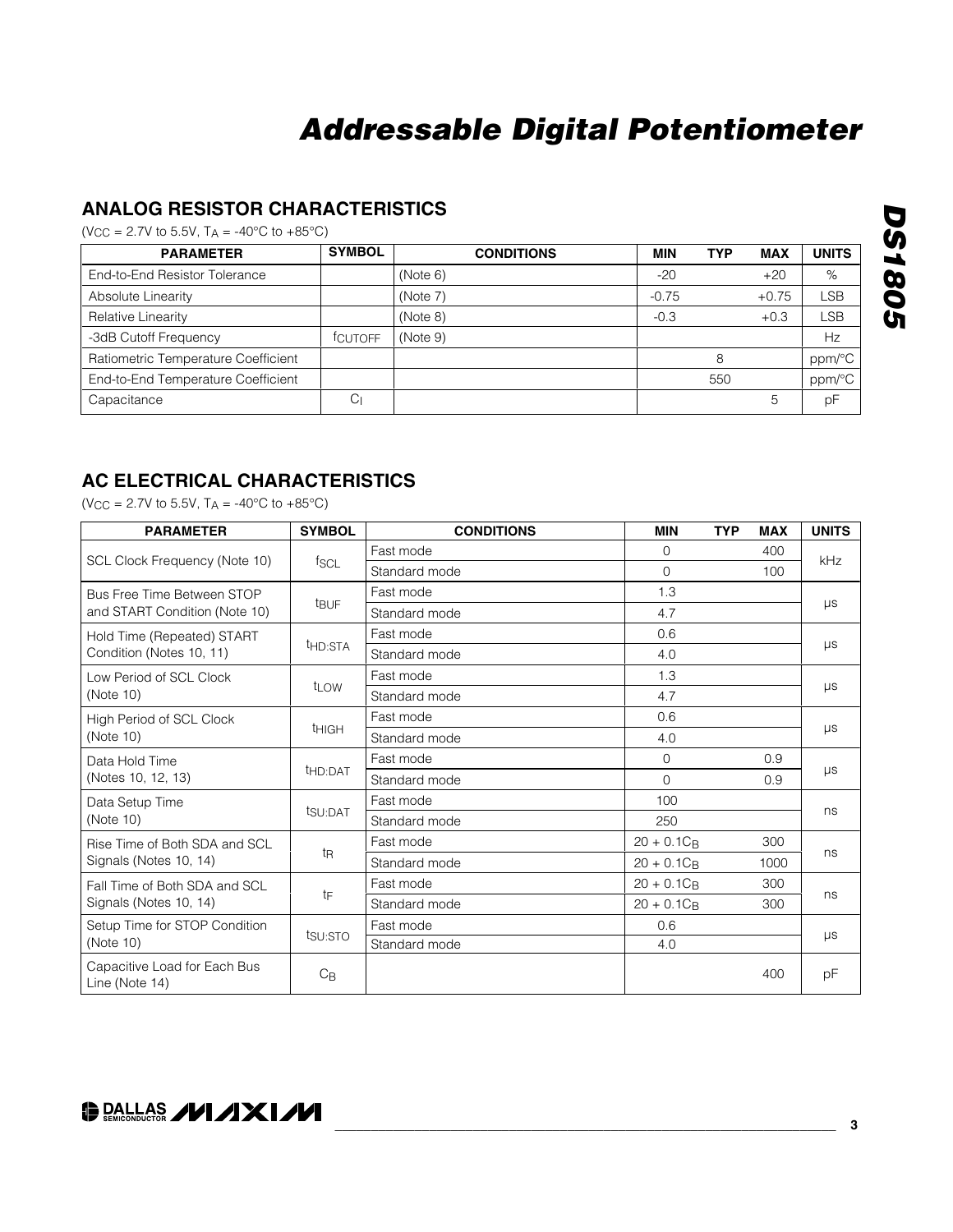### **AC ELECTRICAL CHARACTERISTICS**

 $(V_{CC} = 2.7V$  to 5.5V,  $T_A = -40^{\circ}C$  to  $+85^{\circ}C$ )

- **Note 1:** All voltages are referenced to ground.
- **Note 2:** I<sub>CC</sub> specified with SDA pin open. SCL = 400kHz clock rate.
- **Note 3:** Address inputs A0, A1, and A2 should be connected to either V<sub>CC</sub> or GND, depending on the desired address selections.
- **Note 4:** I/O pins of fast mode devices must not obstruct the SDA and SCL lines if  $V_{\text{CC}}$  is switched off.
- **Note 5:** I<sub>STBY</sub> specified with SDA =  $SCL = V_{CC} = 5.0V$ .
- **Note 6:** Valid at +25°C only.
- **Note 7:** Absolute linearity is used to determine wiper voltage versus expected voltage as determined by wiper position.
- Note 8: Relative linearity is used to determine the change in voltage between successive tap positions.
- **Note 9:** -3dB cutoff frequency characteristics for the DS1805 depend on potentiometer total resistance: DS1805-010, 1MHz; DS1805-50, 200kHz; DS1805-100, 100kHz.
- **Note 10:** A fast mode device can be used in a standard mode system, but the requirement t<sub>SU:DAT</sub> > 250ns must then be met. This will automatically be the case if the device does not stretch the low period of the SCL signal. If such a device does stretch the LOW period of the SCL signal, it must output the next data bit to the SDA line t<sub>RMAX</sub> + t<sub>SU:DAT</sub> = 1000ns + 250ns = 1250ns before the SCL line is released.
- **Note 11:** After this period, the first clock pulse is generated.
- Note 12: The maximum t<sub>HD:DAT</sub> has only to be met if the device does not stretch the low period (t<sub>LOW</sub>) of the SCL signal.
- **Note 13:** A device must internally provide a hold time of at least 300ns for the SDA signal (referred to the V<sub>IHMIN</sub> of the SCL signal) in order to bridge the undefined region of the falling edge of SCL.
- **Note 14:** C<sub>B</sub>—total capacitance of one bus line in picofarads, timing referenced to (0.9)(V<sub>CC</sub>) and (0.1)(V<sub>CC</sub>).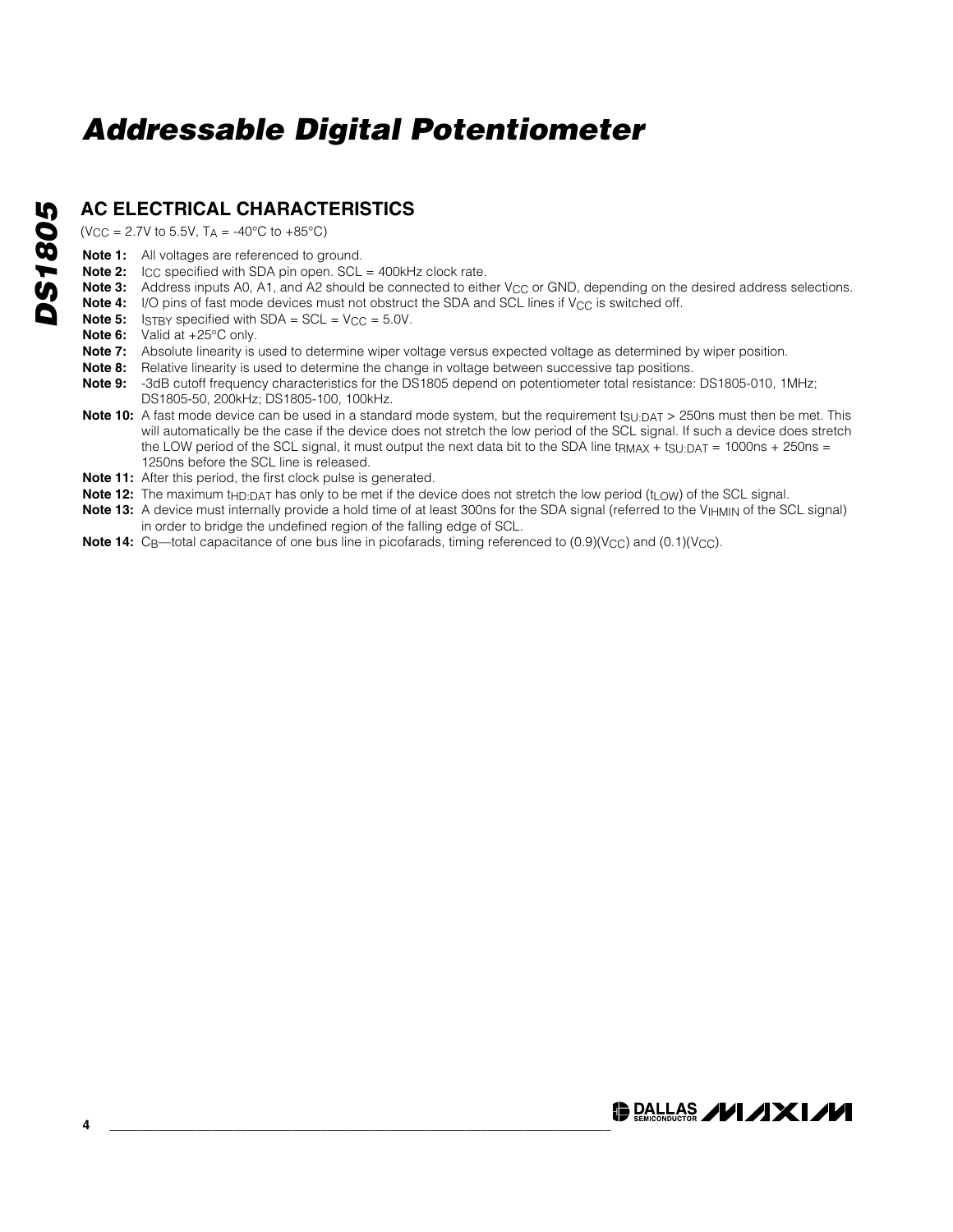WIPER SETTING

50 100 150 200

0 50 100 150 200 250

 $\overline{0}$ 

-0.01



WIPER SETTING

50 100 150 200

0 50 100 150 200 250

0.04

 $\boldsymbol{0}$ 0.02

**DRALLAS /VI /IXI/VI** 

#### *Typical Operating Characteristics*

*\_\_\_\_\_\_\_\_\_\_\_\_\_\_\_\_\_\_\_\_\_\_\_\_\_\_\_\_\_\_\_\_\_\_\_\_\_\_\_\_\_\_\_\_\_\_\_\_\_\_\_\_\_\_\_\_\_\_\_\_\_\_\_\_\_\_\_\_\_* **5**

*DS1805*

**DS1805**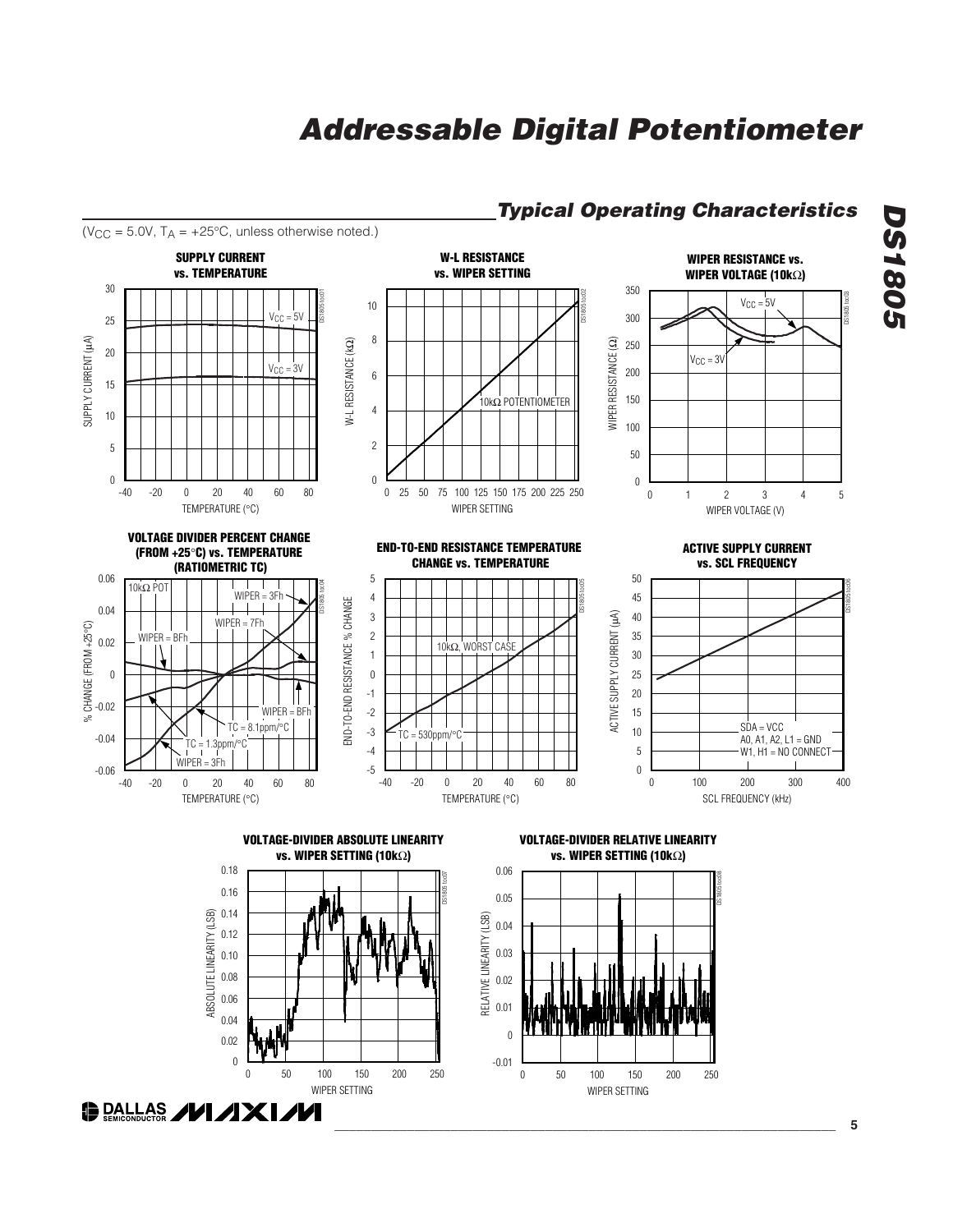



*Figure 1. Functional Diagram*

| <b>PIN</b>   |              | <b>NAME</b>    | <b>FUNCTION</b>                    |  |
|--------------|--------------|----------------|------------------------------------|--|
| <b>TSSOP</b> | SΟ           |                |                                    |  |
|              | 1            | H1             | High End of<br>Potentiometer       |  |
| 2            | 3            | L1             | Low End of<br>Potentiometer        |  |
| 3            | 4            | W <sub>1</sub> | Wiper Terminal of<br>Potentiometer |  |
| 6, 5, 4      | 7, 6, 5      | A0, A1, A2     | <b>Address Select Inputs</b>       |  |
|              | 8            | GND            | Ground                             |  |
| 8            | 9            | <b>SCL</b>     | Serial Clock Input                 |  |
| 9            | 10           | <b>SDA</b>     | Serial Data I/O                    |  |
| $10 - 13$    | $2, 11 - 15$ | N.C.           | No Connection                      |  |
| 14           | 16           | Vcc            | 3V/5V Power-Supply<br>Input        |  |

#### *Pin Description*

### *Detailed Description*

The DS1805 addressable digital potentiometer contains a single 256-position digitally controlled potentiometer. Device control is achieved through a 2-wire serial interface. Device addressing is provided through three address inputs that allow up to eight devices on a single 2-wire bus. The exact wiper position of the potentiometer can be written or read. The DS1805 is available in 16-pin SO and 14-pin TSSOP packages. The device is available in three standard resistance values: 10kΩ, 50kΩ, and 100kΩ. The DS1805 specified over the industrial temperature range. The DS1805 is provides a low-cost alternative for designs based on the DS1803, but require only a single potentiometer.

### *Device Operation*

The DS1805 is an addressable, digitally controlled device that has a single 256-position potentiometer. Figure 1 shows a block diagram of the part. Communication and control of the device is accomplished through a 2-wire serial interface that has SDA and SDL signals. Device addressing is attained using the device chip-select inputs A0, A1, and A2.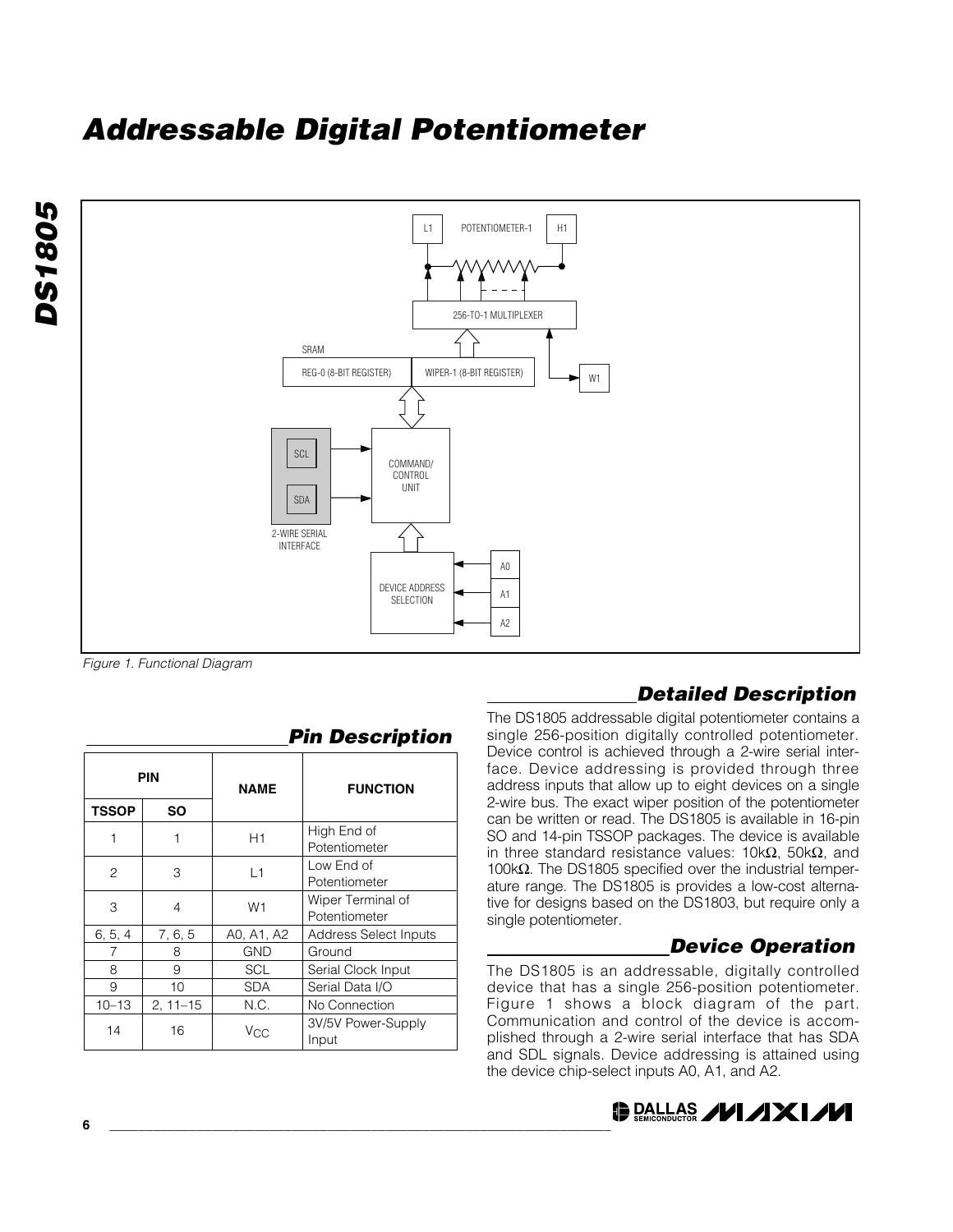

*Figure 2. 2-Wire Data Transfer Overview*

The potentiometer is composed of a 256-position resistor array. Two 8-bit registers are provided to ensure compatibility with DS1803-based designs. Register-0 is a general-purpose SRAM byte, while register-1 is assigned to the potentiometer and is used to set the wiper position on the resistor array. The wiper terminal is multiplexed to one of 256 positions on the resistor array based on its corresponding 8-bit register value. The highest wiper setting, FFh, is 1 LSB away from H1 (resistor 255), while the lowest setting, 00h, connects to L1.

The DS1805 is a volatile device that does not maintain the position of the wiper during power-down or loss of power. On power-up, the wiper position is set to 00h (the low-end terminal). The user can then set the wiper value to a desired position.

Communication with the DS1805 takes place over the 2-wire serial interface consisting of the bidirectional data terminal, SDA, and the serial clock input, SCL. Complete details of the 2-wire interface are discussed in the *2-Wire Serial Data Bus* section.

The 2-wire interface and address inputs A0, A1, and A2 allow operation of up to eight devices in a bus topology, with A0, A1, and A2 being the address of the device.

#### *Application Considerations*

The DS1805 is offered in three standard resistor values: 10kΩ, 50kΩ, and 100kΩ. The resolution of the potentiometer is defined as RTOT/256, where RTOT is the total resistor value of the potentiometer. The DS1805 is designed to operate using 3V or 5V power supplies over

 $\bigoplus_{\mathcal{D}}\text{DALLAS}$  // /  $\bigcup$  //

the industrial (-40 $\degree$ C to +85 $\degree$ C) temperature range. Maximum input signal levels across the potentiometer cannot exceed the operating power supply of the device.

#### *2-Wire Serial Data Bus*

The DS1805 supports a bidirectional 2-wire bus and data transmission protocol. A device that sends data on the bus is called a transmitter, and a device receiving data is called a receiver. The device that controls the message is called a master. The devices that are controlled by the master are slaves. The bus must be controlled by a master device that generates the serial clock (SCL), controls the bus access, and generates the START and STOP conditions. The DS1805 operates as a slave on the 2-wire bus. Connections to the bus are made through the open-drain I/O lines, SDA and SCL.

The following bus protocol has been defined (Figure 2):

- Data transfer can be initiated only when the bus is not busy.
- During data transfer, the data line must remain stable whenever the clock line is high. Changes in the data line while the clock line is high will be interpreted as control signals.

Accordingly, the following bus conditions have been defined:

**Bus not busy:** Both data and clock lines remain high.

**Start data transfer:** A change in the state of the data line from high to low while the clock is high defines a START condition.

*DS1805*

**2081805**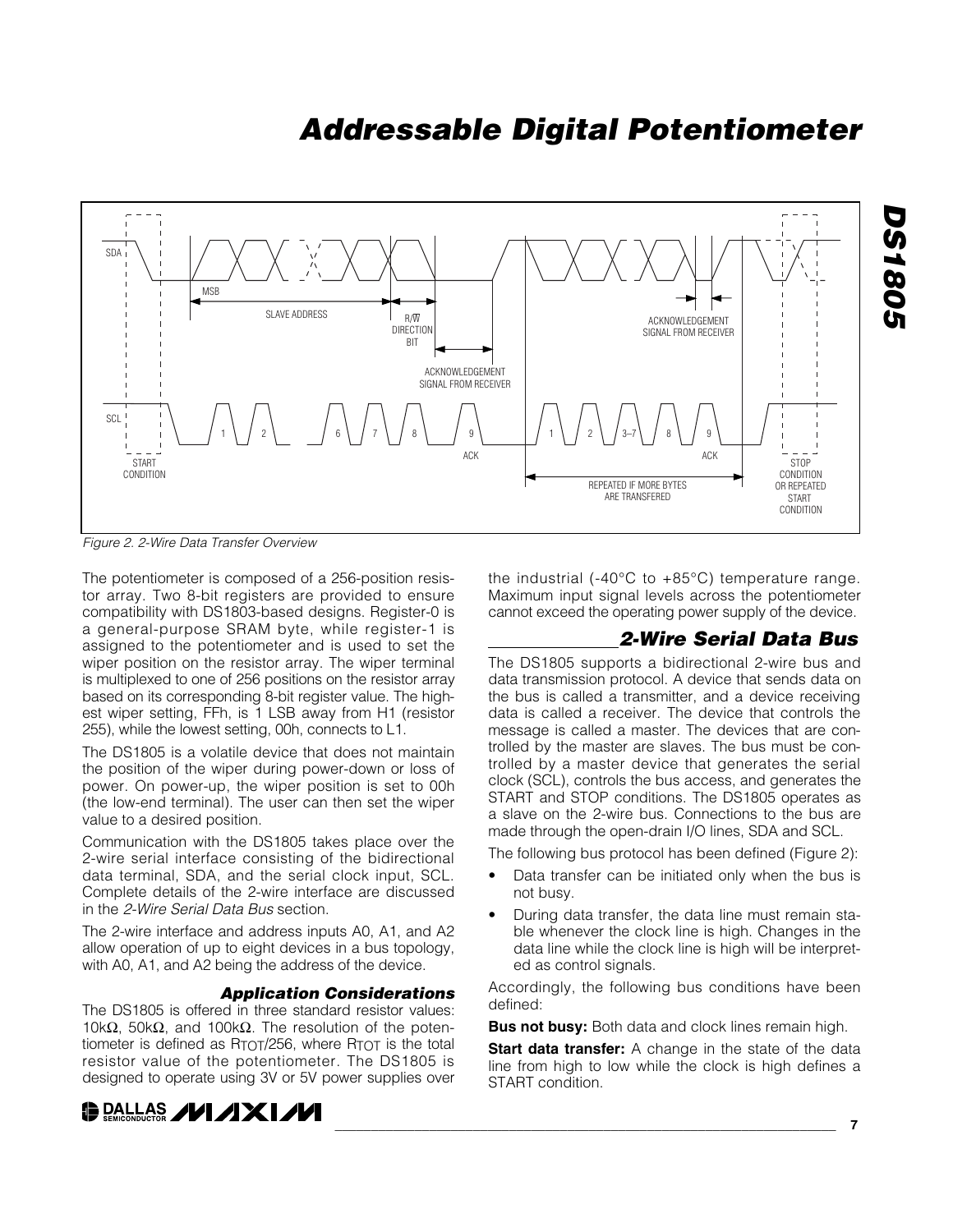**Stop data transfer:** A change in the state of the data line from low to high while the clock line is high defines the STOP condition.

**Data valid:** The state of the data line represents valid data when, after a START condition, the data line is stable for the duration of the high period of the clock signal. The data on the line must be changed during the low period of the clock signal. There is one clock pulse per bit of data. Figure 2 details how data transfer is accomplished on the 2-wire bus. Depending upon the state of the R/W bit, two types of data transfer are possible.

Each data transfer is initiated with a START condition and terminated with a STOP condition. The number of data bytes transferred between START and STOP conditions is not limited and is determined by the master device. The information is transferred byte-wise and each receiver acknowledges with a ninth bit.

Within the bus specifications a regular mode (100kHz clock rate) and a fast mode (400kHz clock rate) are defined. The DS1805 works in both modes.

**Acknowledge:** Each receiving device, when addressed, is obliged to generate an acknowledge after the reception of each byte. The master device must generate an extra clock pulse that is associated with this acknowledge bit.

A device that acknowledges must pull down the SDA line during the acknowledge clock pulse in such a way that the SDA line is stable low during the high period of the acknowledge-related clock pulse. Of course, setup and hold times must be taken into account. A master must signal an end of data to the slave by not generating an acknowledge bit on the last byte that has been clocked out of the slave. In this case, the slave must leave the data line high to enable the master to generate the STOP condition.

**Data transfer from a master transmitter to a slave receiver:** The first byte transmitted by the master is the control byte (slave address). Next follows a number of data bytes. The slave returns an acknowledge bit after each received byte.

**Data transfer from a slave transmitter to a master receiver:** The first byte (the slave address) is transmitted by the master. The slave then returns an acknowledge bit. Next follows a number of data bytes transmitted by the slave to the master. The master returns an acknowledge bit after all received bytes other than the last byte. At the end of the last received byte, a 'not acknowledge' is returned.

The master device generates all of the serial clock pulses and the START and STOP conditions. A transfer



*Figure 3. Control Byte*

is ended with a STOP condition or with a repeated START condition. Since a repeated START condition is also the beginning of the next serial transfer, the bus will not be released.

The DS1805 can operate in the following two modes:

**Slave receiver mode:** Serial data and clock are received through SDA and SCL. After each byte is received, an acknowledge bit is transmitted. START and STOP conditions are recognized as the beginning and end of a serial transfer. Address recognition is performed by hardware after reception of the slave address and direction bit.

**Slave transmitter mode:** The first byte is received and handled as in the slave receiver mode. However, in this mode the direction bit will indicate that the transfer direction is reversed. Serial data is transmitted on SDA by the DS1805 while the serial clock is input on SCL. START and STOP conditions are recognized as the beginning and end of a serial transfer.

#### *Slave Address*

A control byte is the first byte received following the START condition from the master device. The control byte consists of a four-bit control code; for the DS1805, this is set as 0101 binary for read/write operations. The next three bits of the control byte are the device select bits (A2, A1, A0). They are used by the master device to select which of eight devices are to be accessed. The select bits are the three least significant bits (LSB) of the slave address. Additionally, A2, A1, and A0 can be changed any time during a powered condition of the part. The last bit of the control byte  $(R/\overline{W})$  defines the operation to be performed. When set to a one, a read operation is selected; when set to a zero a write operation is selected. Figure 3 shows the control byte structure for the DS1805.

### **DALLAS /VI /IXI/VI**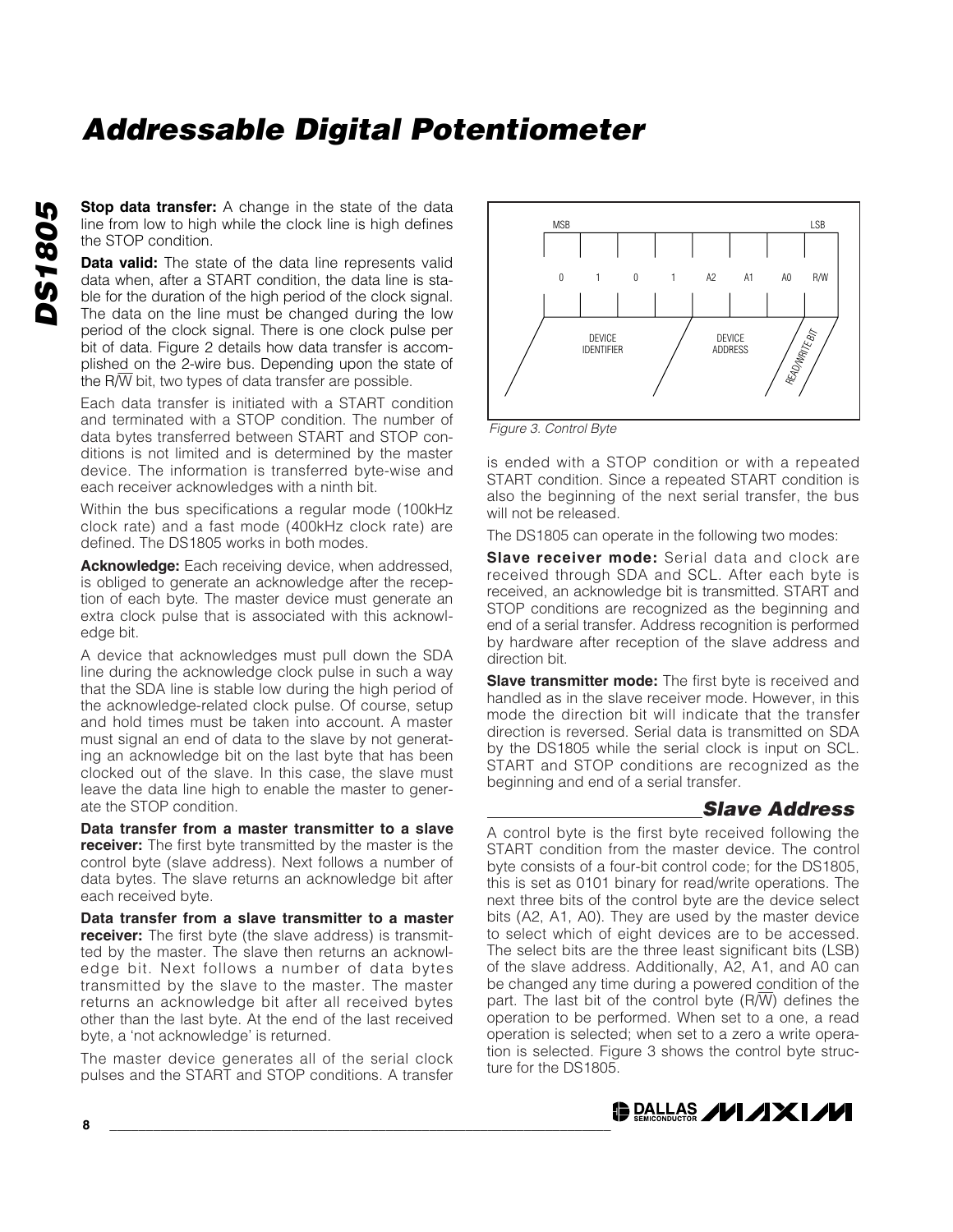Following the START condition, the DS1805 monitors the SDA bus checking the device type identifier being transmitted. Upon receiving the 0101 address code and appropriate device select bits, the slave device outputs an acknowledge signal on the SDA line.

#### *Command and Protocol*

The DS1805's command and protocol structure of the DS1805 allows the user to read or write to both the scratchpad and potentiometer registers. Figures 4 and 5 show the command structures for the part. Potentiometer data values and control and command values are always transmitted most significant bit (MSB) first. During communications, the receiving unit always generates the acknowledge.

#### *Reading the DS1805*

As shown in Figure 4, the DS1805 provides one readcommand operation. This operation allows the user to read both potentiometers. Specifically, the R $\overline{W}$  bit of the control byte is set equal to a one for a read operation. Communication to read the DS1805 begins with a START condition that is issued by the master device. The control byte from the master device follows the START condition. Once the control byte has been received by the DS1805, the part responds with an acknowledge. The read/write bit of the control byte as stated should be set equal to one for reading the DS1805.

When the master has received the acknowledge from the DS1805, the master can then begin to receive potentiometer wiper data. The value of the register-0 wiper position will be the first returned from the DS1805. Once the eight bits of the register-0 wiper position have been transmitted, the master needs to issue an acknowledge, unless it is the only byte to be read, in which case the master issues a not acknowledge. If desired, the master can stop the communication transfer at this point by issuing the STOP condition. However, if the value of the potentiometer-1 wiper position value is needed, commu-

#### **Table 1. 2-Wire Command Words**

| <b>COMMAND</b>                 | <b>COMMAND VALUE</b> |
|--------------------------------|----------------------|
| Write Register-0               | 10101001             |
| Write Potentiometer-1 Register | 101010 10            |
| Write Both Registers           | 101011 11            |

nication transfer can continue by clocking the remaining eight bits of the potentiometer-1 value, followed by a not acknowledge. Final communication transfer is terminated by issuing the STOP command. Figure 4 shows the flow of the read operation.

#### *Writing to the DS1805*

Figure 5 shows a data flow diagram for writing the DS1805. The DS1805 has three write-command operations. These include write reg-0, write pot-1, and write reg-0/pot-1. The write reg-0 command allows the user to write the value of scratchpad register-0 and as an option the value of potentiometer-1. The write-1 command allows the user to write the value of potentiometer-1 only. The last write command, write-0/1, allows the user to write both registers to the same value with one command and one data value being issued.

All the write operations begin with a START condition. Following the START condition, the master device issues the control byte. The read/write bit of the control byte is set to zero for writing the DS1805. Once the control byte has been issued and the master receives the acknowledgment from the DS1805, the command byte is transmitted to the DS1805. As mentioned above, there exist three write operations that can be used with the DS1805. Figure 5 and Table 1 show the binary value of each write command.

#### *Package Information*

For the latest package outline information, go to **www.maxim-ic.com/packages**.